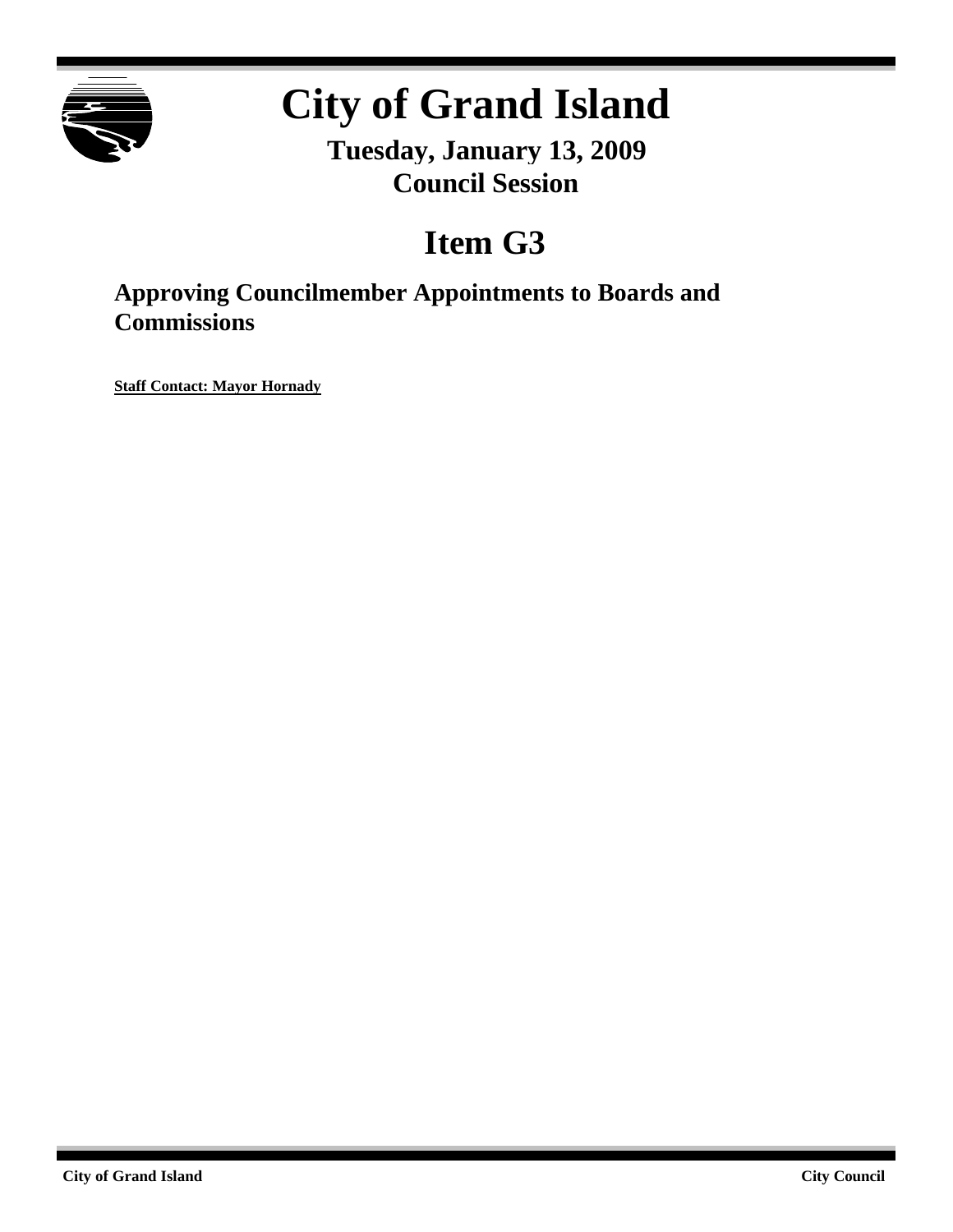### **Council Agenda Memo**

| From:                          | <b>Mayor Margaret Hornady</b>                                     |
|--------------------------------|-------------------------------------------------------------------|
| <b>Meeting:</b>                | January 13, 2009                                                  |
| Subject:                       | Approving Councilmember Appointments to Boards and<br>Commissions |
| <b>Item <math>\#</math>'s:</b> | $G-3$                                                             |
| Presenter(s):                  | <b>Mayor Margaret Hornady</b>                                     |

#### **Background**

It is customary in December of each year for the Mayor to recommend appointments of Councilmember's to represent the City on various Boards and Commissions.

#### **Discussion**

The following appointments have been submitted by the Mayor for approval. These appointments will become effective immediately and will expire on December 31, 2009:

| <b>Building Code Advisory Board:</b>                                           | <b>Bob Meyer</b>                         |
|--------------------------------------------------------------------------------|------------------------------------------|
| <b>Business Improvement District #4:</b><br>$(So.$ Locust – Stolley to Fonner) | Kirk Ramsey                              |
| Business Improvement District #6:<br>$(2^{nd} \text{ Street})$                 | Larry Carney                             |
| Business Improvement District #7:<br>$(So.$ Locust – Hwy 34 to Stolley)        | <b>Scott Dugan</b>                       |
| <b>Business Improvement District #8:</b><br><i>(Downtown)</i>                  | Jose Zapata                              |
| Central District Health Board (Term of 3 years)                                | <b>Chuck Haase</b>                       |
| City/County Communications/Civil<br>Defense Committee:                         | John Gericke, Bob Meyer<br>& Bob Niemann |